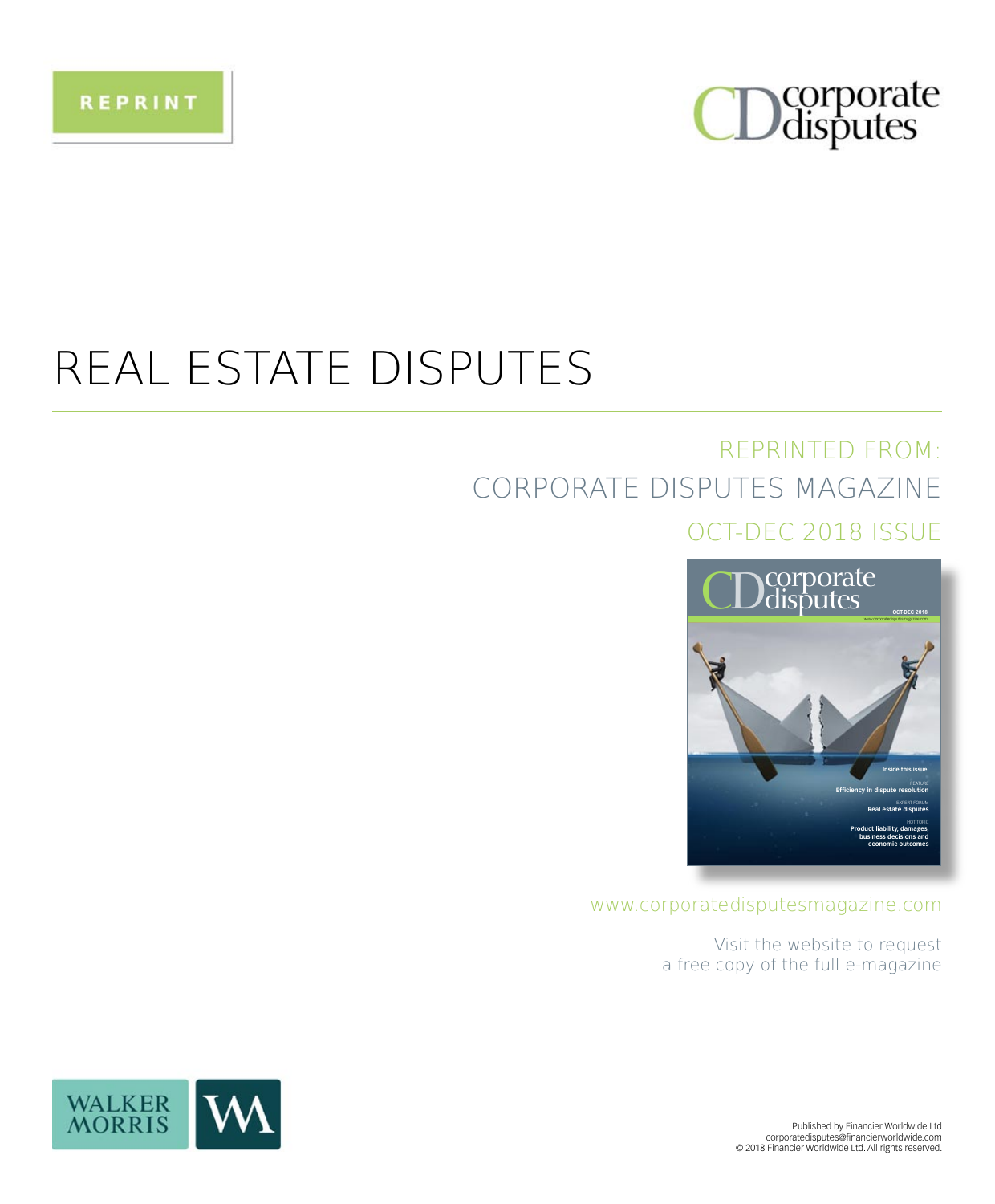

www.corporatedisputesmagazine.com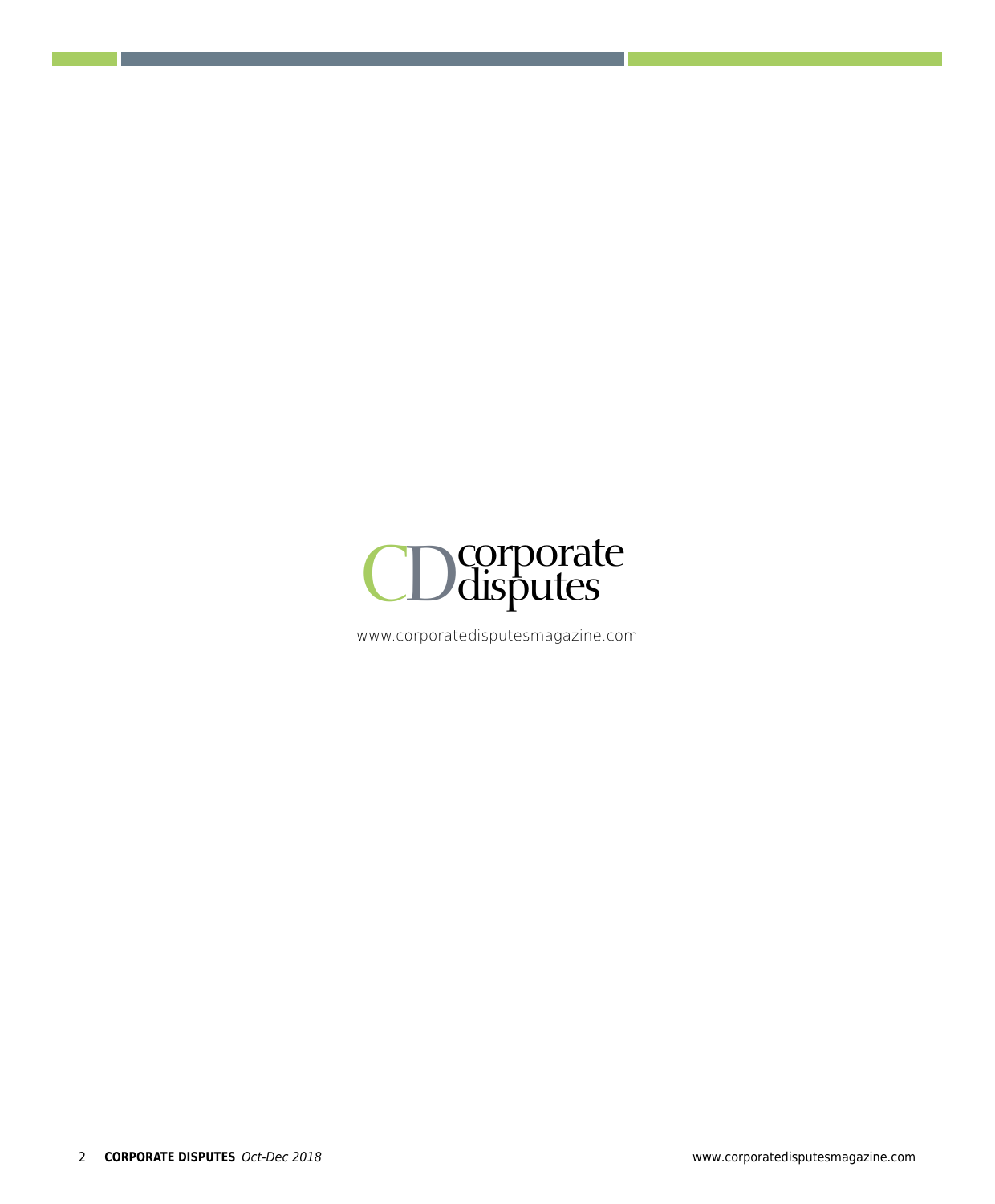EXPERT FORUM

# EXPERT FORUM **REAL ESTATE DISPUTES**

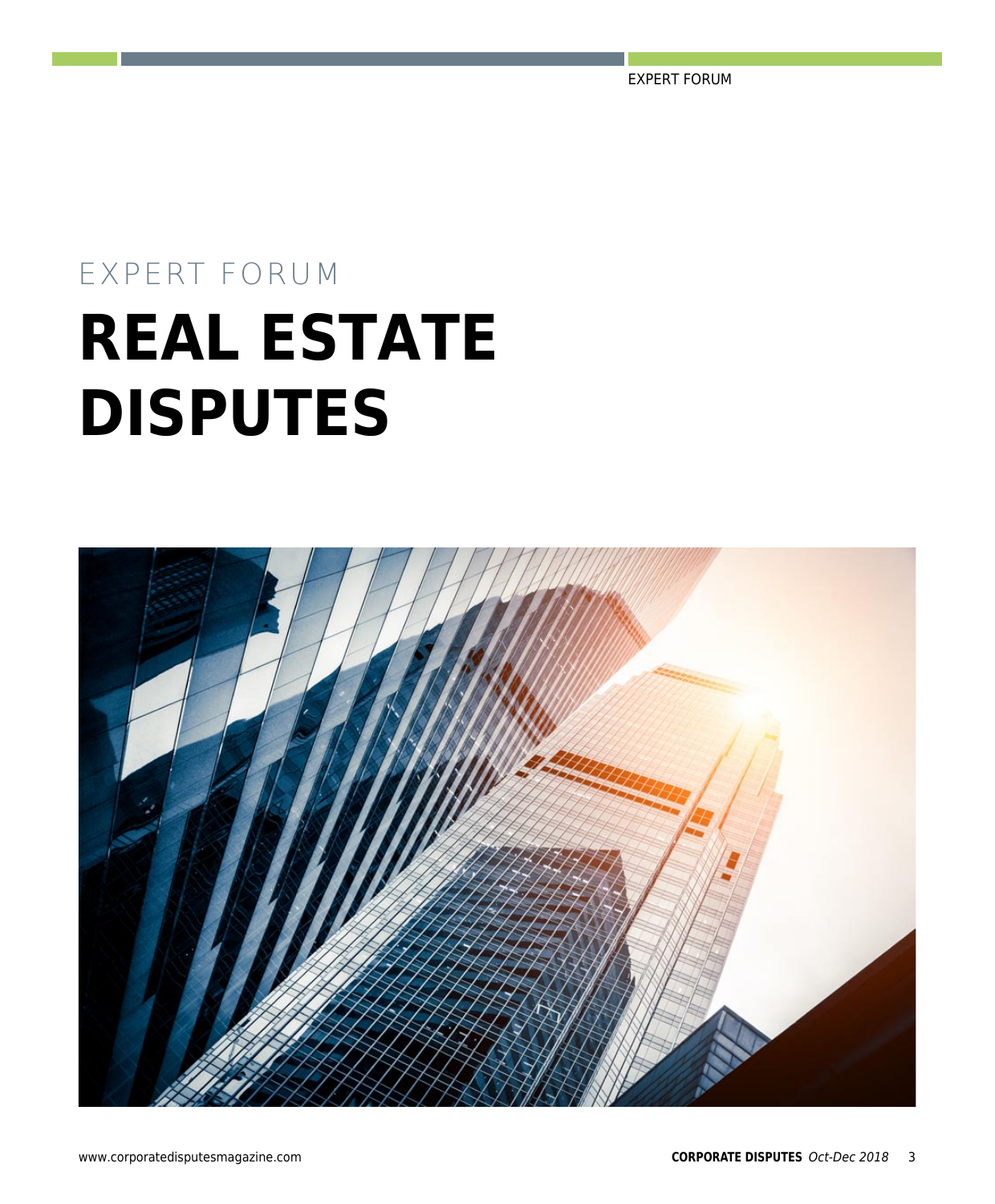#### **PANEL EXPERTS**



**Danielle Drummond-Brassington** Partner CMS Cameron McKenna Nabarro Olswang LLP

T: +44 (0)20 7367 2768 E: danielle.drummond-brassington@cmscmno.com

**Danielle Drummond-Brassington** is a partner and the head of the firm's real estate disputes team. She provides support to the wider real estate team on transactions dealing with issues such as interpretation of deeds and boundary and restrictive covenant queries. She is also recognised as a safe pair of hands to have on board in contentious situations, pulling on her extensive experience in all manner of property disputes, ranging from landlord and tenant issues to boundary disputes and from rights of light issues to property insolvency related issues.



**Robert J. Ward** Partner Schulte Roth & Zabel LLP T: +1 (212) 756 2166 E: robert.ward@srz.co

**Robert J. Ward** focuses his practice on commercial and securities litigation. He has represented major corporations. commercial banks, investment banks, private equity firms, hedge funds and other business entities in complex commercial and securities litigation, in federal and state courts, in New York and elsewhere. He has defended and prosecuted claims of breach of contract, fraud, accountant's liability, securities fraud, breach of fiduciary duty and negligence by corporate officers and directors, breach of covenants not to compete, professional malpractice and intellectual property infringement.



**Malcolm Simpson** Partner Walker Morris LLP T: +44 (0)113 283 4064 E: malcolm.simpson@walkermorris.co.uk

**Malcolm Simpson** is managing partner and has overall responsibility for the firm. He has nearly 30 years' experience handling commercial disputes, often in the real estate sector acting for developers, house-builders and landowners. As well as being an accomplished trial lawyer, he is frequently involved in arbitrations, mediations and expert determinations. He is a Fellow of the Chartered Institute of Arbitrators (FCIArb) and a CEDR accredited mediator. He has been recognised as a leading litigation lawyer by Chambers, the Legal 500 and Best Lawyers for many years.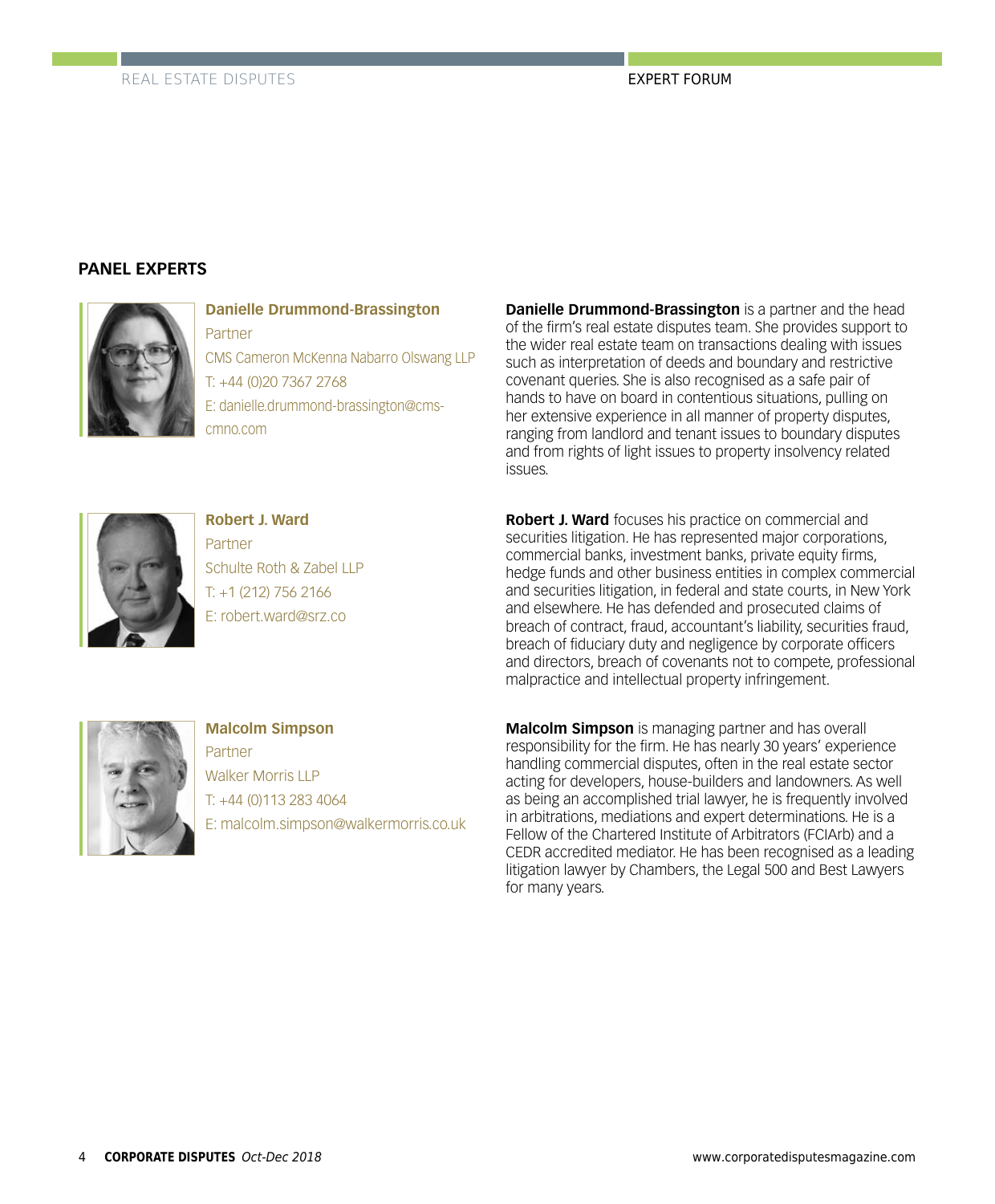#### **CD: How would you describe the extent of disputes currently surfacing in the real estate sector? Could you outline the scale and value of the disputes being seen?**

**Drummond-Brassington:** We are currently seeing the full spectrum of real estate disputes. In particular, development-related disputes are back as more complicated development sites are put together when space is at a premium. The retail sector is also particularly active, with the spread of company voluntary arrangements (CVAs) dominating the headlines recently. Retail is clearly under huge strain at the moment as the power of e-commerce is being increasingly felt.

**Simpson:** The range of disputes affecting the sector is hugely varied, with many high value contractual and development disputes, as well as lease renewal and portfolio management issues. The longevity of many development agreements and joint venture (JV) arrangements is giving rise to disputes, as parties' circumstances and market conditions change. These disputes increasingly involve 'good faith' arguments. While the market is strong or even benign, many clients have the funds and appetite to renegotiate or litigate options, conditional contracts and promotion agreements. We are also seeing a willingness on the part of developers to bring claims against infrastructureproviders with whom they have contracted. We anticipate significant activity in this emerging area. As well as a regular throughput of ransom and covenant disputes, including mines and minerals and right to light issues, we always see significant claims by landowners and developers against professional advisers – solicitors in respect of title defects and engineers in relation to structural issues, often involving remediation and stability issues.

**Ward:** Lately, there has been a relative lull in commercial real estate litigation. As a general rule, distressed markets generate more conflict and with stronger markets recently, there have been fewer disputes. This is not to say that real estate litigation has halted completely, however, as we are still seeing ground lease rent resets and operating escalation disputes, which are regularly recurring types of litigation. Further, well-known difficulties in the retail sector have resulted in an increased number of disputes in that space.

#### **CD: What are some of the most common causes of dispute? What global and regional trends have been impacting this space?**

**Simpson:** In terms of scale and value, real estate disputes are often substantial. A delay in bringing a development to market can give rise to very substantial loss. Claims which risk sterilising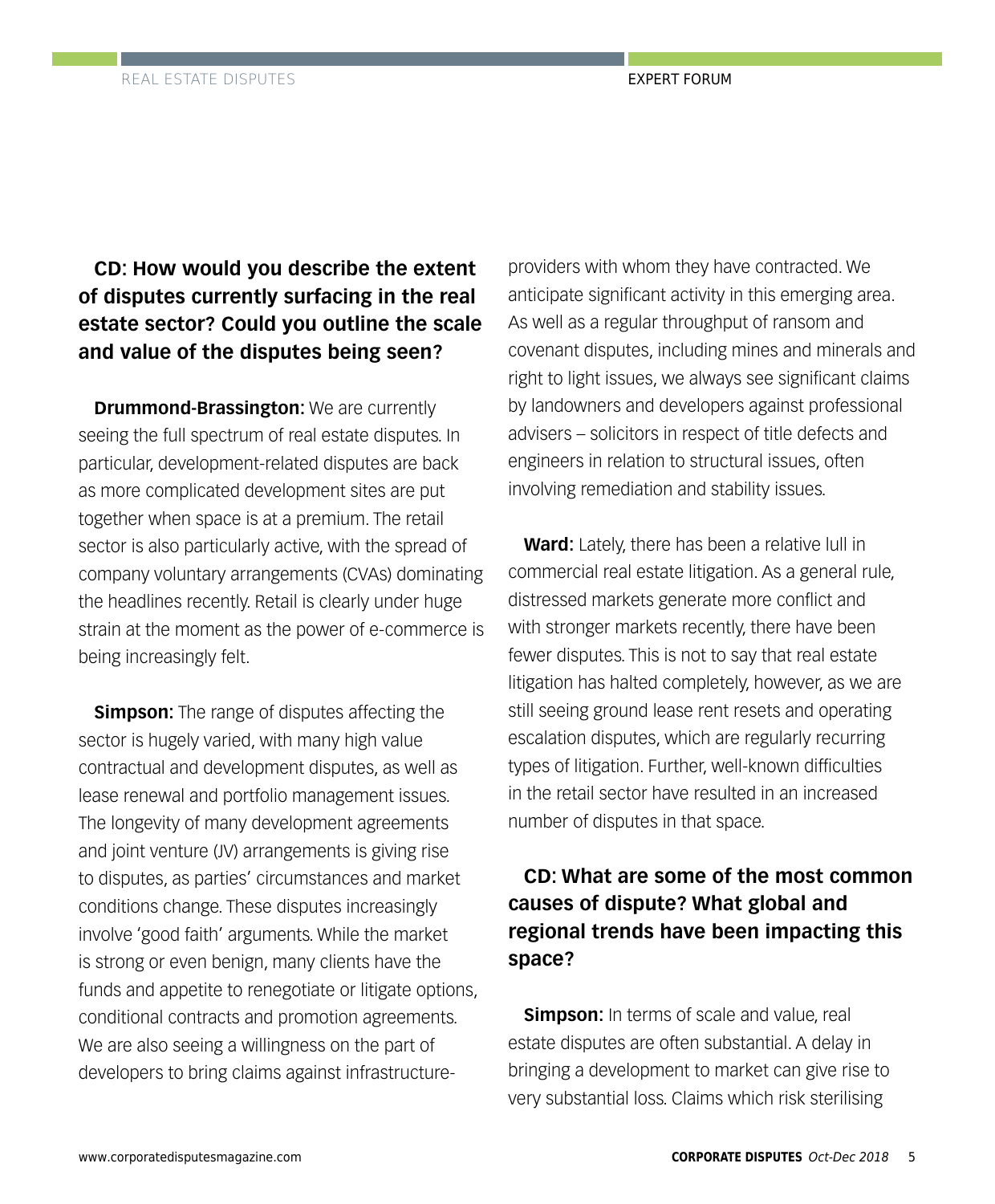land or adding to development costs, overage or increased foundation costs, for example, are often very significant. On the landlord and tenant side, challenges within the retail market are starting to have an impact. We are seeing a rise in the number of CVAs, and a rise in landlords' challenges. If an economic downturn is on the horizon, we are also likely to see an increase in lease breaks, dilapidations disputes and potentially overvaluation claims against surveyors. Finally, we have seen an increased willingness to challenge some high value introduction and referral fee claims, especially those that are not properly documented. This could potentially impact the way many off-market deals are done. Supply chain issues, in particular relating to a shortage of construction materials, have been prevalent in recent years, with some developers being willing to challenge suppliers that look to break or renegotiate contracts when demand outstrips supply.

**Ward:** Disputes most commonly arise in distressed markets. The tough retail environment has caused an uptick in defaulted mortgages, workouts and foreclosures relating to retail properties. We are also seeing retailers fight with landlords over rent hikes and issues like the allocation of shared expenses. In New York, another trend we are seeing is increased litigation stemming from the glut of new developments for sale. An oversaturated market means developers are not meeting their projected

returns and investors are looking for someone to blame, be it project managers and contractors for failing to keep costs in check or architects for making errors that require costly corrections. The softer market has also strained the relationship between developers and brokerage firms. In the second half of the year, several brokerage firms have sued developers alleging unfair practices and unpaid fees. Even after units are sold, developers are not out of the woods – we are seeing a growing number of construction defect cases resulting from construction issues in high-end condominiums.

**Drummond-Brassington:** The pressure on the high street is starting to play out in the market. Rent recovery is always a common area of disputes. We are also seeing a rise in the number of rent review instructions. For years, rent review has largely been the remit of rent review surveyors. However with the pressure to reduce overheads at all levels increasing, points are being taken on rent review bringing lawyers back into the arena. Development in London is booming – there are currently 13 projects underway in London's financial district alone – and all manner of site constraints are emerging, 'rights of light' continues to be hard fought and one of the top development risks in the City. The changes to the Telecommunications Act that were brought into force on 28 December 2017 are showing all the signs of being a highly contentious area as operators and landowners find their way with the new rules.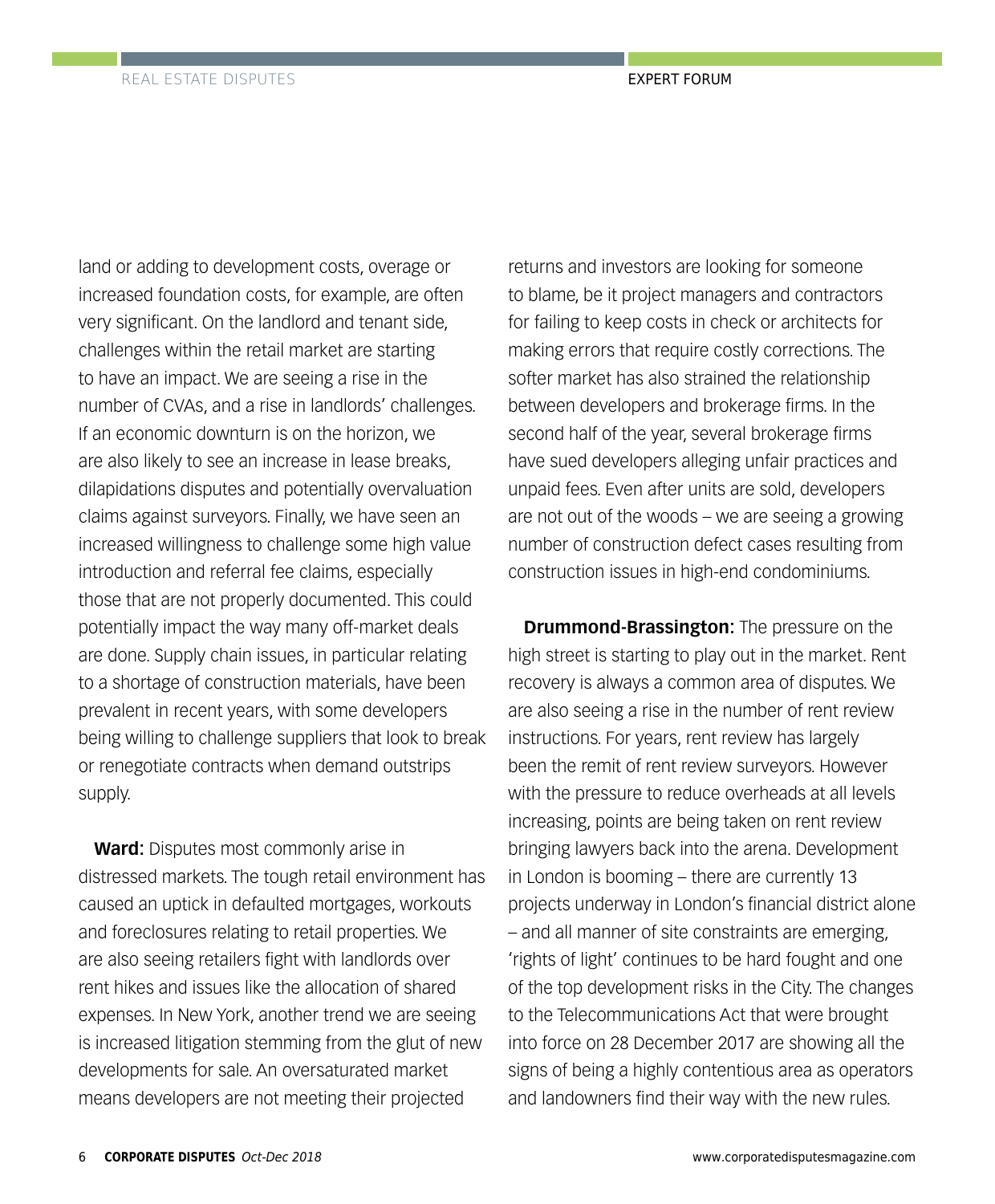However, it is too early to tell what the impact will be.

**CD: To what extent are tough economic conditions and increasing project complexity fuelling real estate disputes?**

**Drummond-Brassington: This depends** on the matter in dispute and the importance to the party. In some cases, companies will not be looking to spend money and a costbenefit analysis of a dispute may mean it is not worth it – essentially, you are just throwing good money after bad. On the other hand, a certain set of facts may mean that there

is no option but to fight or defend a position, for example if a corporate's reputation is at stake. Sometimes issues arise that if looked at on a property-by-property basis would mean it is not worth it. However, when looked at on a portfolio basis, the case is worth the investment in resolving the dispute.

**Ward:** Overall, economic conditions have been improving in the US, contributing to the relative stability of the commercial real estate market. We have not seen economic conditions fuel real estate disputes the way we have in previous down cycles. Nor have we really seen increasing project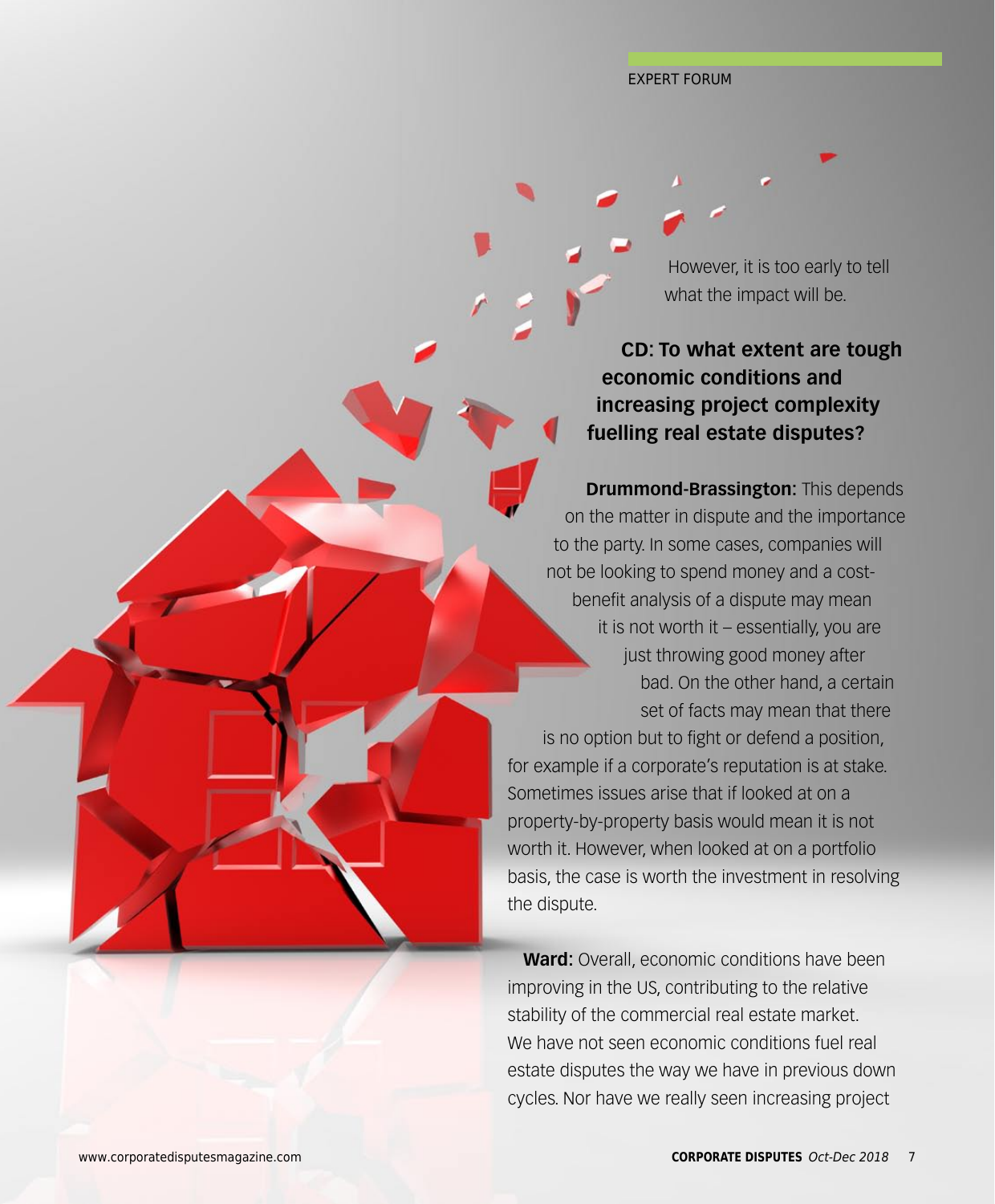complexity spur additional disputes, as New York real estate projects have been highly complex for many years.

**Simpson:** In our experience, developers and landowners are as willing to litigate now as they were in 2009 and 2010, immediately following the crash. Many of these disputes are dealt with by expert determination or arbitration rather than in court, so they are confidential and not always known about. The amounts at stake are often very high, which justifies fighting hard. The need to maintain relationships with landowners and other developers often mitigates against this and can be important in bringing about settlement. Increasing project complexity is certainly fuelling disputes. The more complex a project and the more parties involved, the more likely it is that misunderstandings will arise and mistakes will be made. We often see mistake and rectification and contractual interpretation claims as a result. Additionally, development on complex sites – for example, mixed use high rise developments in tight city centre plots – raises multiple issues, all of which fuel disputes, such as rights to light, party wall, rights of way, boundary and funding disputes.

#### **CD: Have any recent, high-profile real estate disputes caught your eye? What made them notable?**

**Ward:** Earlier this year, the Second Department of the New York Appellate Division held that a commercial tenant's waiver of its right to bring a

**"In our experience, developers and landowners are as willing to litigate now as they were in 2009 and 2010, immediately following the crash."**



Yellowstone injunction was enforceable and not contrary to public policy. In New York, Yellowstone injunctions have long been used by commercial tenants to challenge or extend the time to cure lease defaults without risking lease forfeiture. Going forward, landlords will likely demand that tenants waive the right to seek Yellowstone injunctions, thereby gaining a substantial edge in disputes regarding alleged lease defaults. In another interesting decision, a federal judge in the Eastern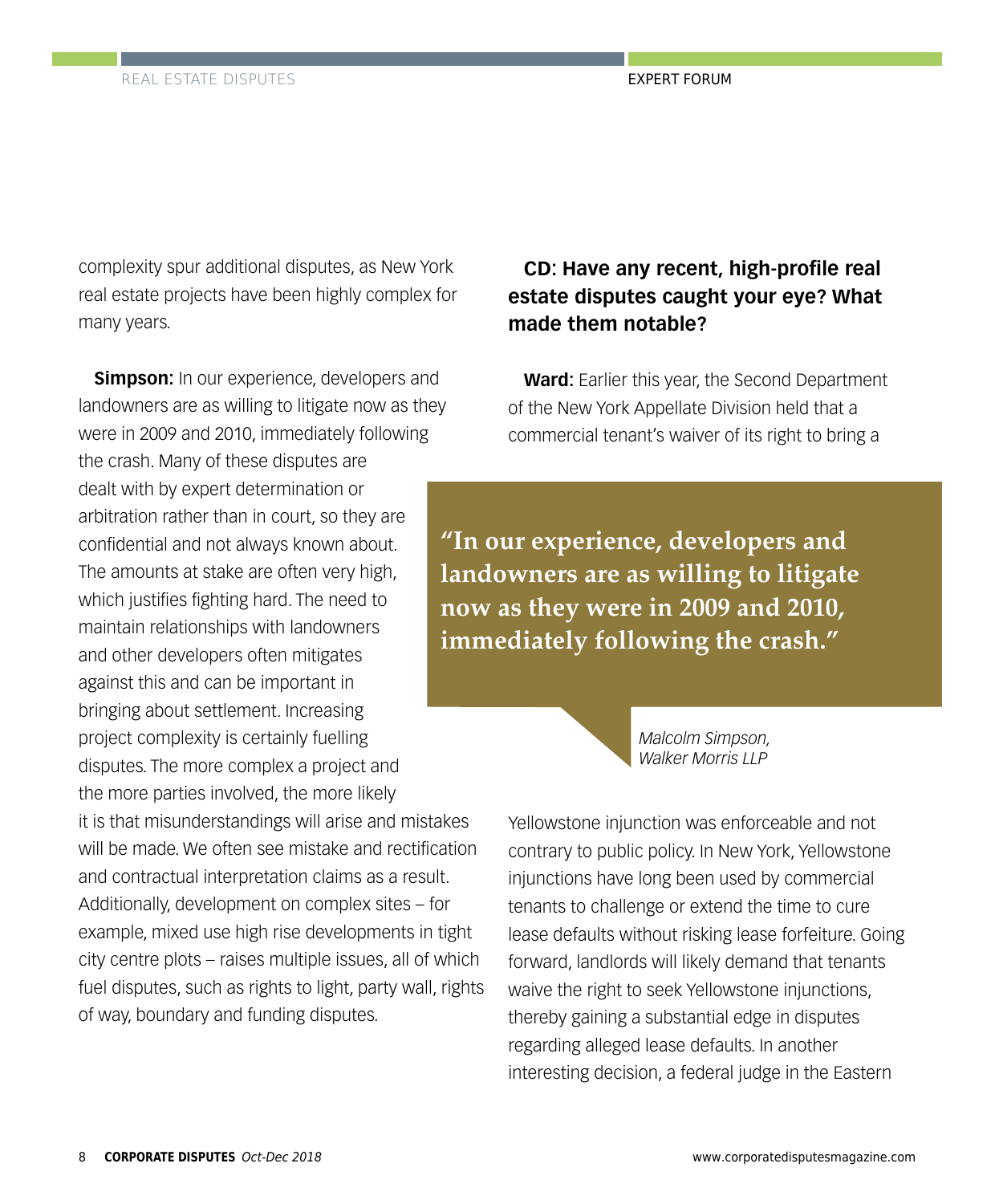District of New York awarded a group of graffiti artists a judgment of \$6.75m against a real estate developer who destroyed the artists' work, which had been featured on the exterior walls of the developer's building known as '5Points', located in Queens, New York. The decision is instructive for property owners and artists who look to collaborate on future projects.

**Simpson:** In line with the prevalence of development contract disputes, three overage and development contract disputes have recently hit the legal headlines: *Gaia Ventures v Abbeygate Helical* (2018), *Sparks v Biden* (2017) and *Burnside v Promontoria* (2017). These cases show that many overage and contingent contractual terms are poorly drafted, failing to cater for unknown future events, for parties with changing and potentially conflicting interests and to cover all possible eventualities over the life of the agreement. We have also noticed a flurry of lease break cases and service of notice disputes, for example *Goldman Sachs International v Procession House Trustee Ltd* (2018), *Teoco UK v Aircom Jersey* (2018) and *Zayo Group International Ltd v Michael Ainger & Ors* (2017). We are watching closely as these cases may be among the first indications of market uncertainty and decline.

**Drummond-Brassington:** *S Franses Ltd v. The Cavendish Hotel (London) Ltd* is the case that everyone is watching at the moment. This concerns the opposition to renewal on redevelopment grounds and the landlord's intention to carry out works. The case has been leapfrogged to the Supreme Court and will be heard in Autumn 2018. It has the potential to change the way ground for cases can be made out and make it harder for tenants to challenge a landlord's position.

#### **CD: What advice would you offer to parties on overcoming the challenges they are likely to face during a real estate dispute? What essential steps and considerations do they need to make?**

**Simpson:** I once heard a developer describe his relationship with a competitor, and former JV partner, as being like 'squabbling cousins'. Both were willing to litigate – the case went to the Court of Appeal – but each viewed the dispute as being a discrete issue and took care not to let it get in the way of the overall relationship. In many real estate disputes the parties will have an ongoing commercial relationship – whether that is in the context of a continuing development JV agreement, a landowner and developer relationship, neighbours or a landlord and tenant relationship. Even where specific contracts have come to an end there are often future opportunities to work together, so parties often have regard to longer-term interests.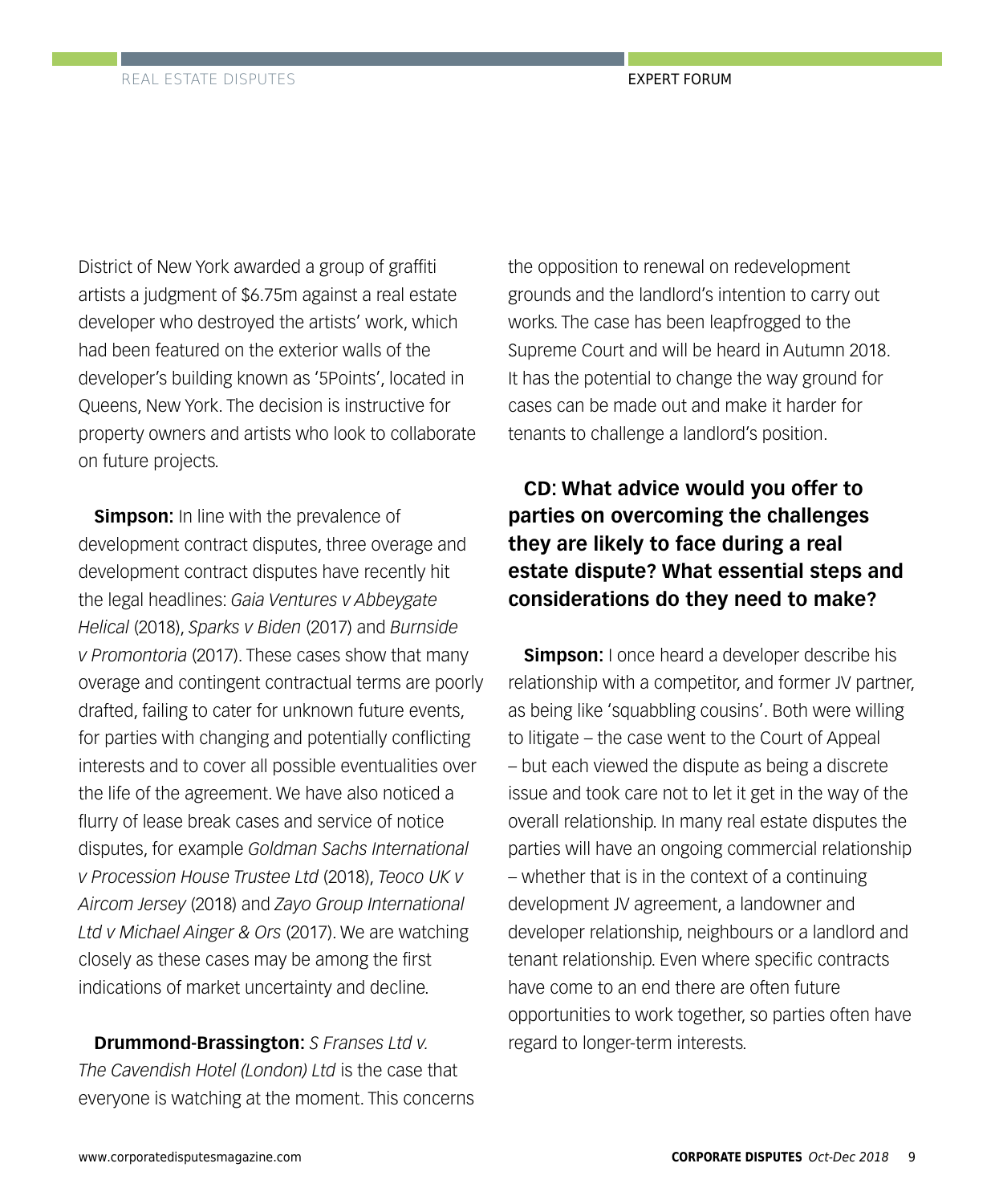**Drummond-Brassington:** First and foremost, parties should try and remain objective. Understandably, emotion can play a part, even with corporate property holdings. We would urge companies to remain objective, try to take a step back and look at the dispute from a practical and reasonable standpoint. People tend to make rash decisions and rather than looking at the right one for the company in the long run, they opt to side with what feels good at that moment in time. You need to have a pragmatic approach to survive. Parties should try to identify both the best-case scenario and the worstcase scenario. By focusing on the risks at the beginning of a matter, it helps plan a route map. Usually, by route mapping and identifying the costs that could be incurred, parties know when they need to resolve an issue by.

#### **CD: What strategies can disputing parties deploy to help manage the cost of dispute resolution?**

**Drummond-Brassington:** Most cases can be resolved. However, if the parties adopt entrenched positions straight away, this becomes more difficult. Mediation is an effective solution, but both parties have to want to resolve the matter, otherwise it can be a wasted day. Certainly, obtaining legal advice

is crucial, and is something we would always urge parties to take. However, sometimes parties are

**"Resolving disputes through mediation and arbitration is normally far more efficient and cost-effective than lengthy trial litigation."**

> *Robert J. Ward, Schulte Roth & Zabel LLP*

too quick to get lawyers to go on the record, which escalates the position and brings costs into the equation. If parties can discuss their issues before lawyers on the record, often the issues can be narrowed. Honesty can sometimes be forgotten about in stressful times. You need to be honest about the team involved. In some cases, we have experienced a 'blocker'. This is someone who might have a different appetite for resolution and may not necessarily be acting in a helpful manner to get the matter resolved. It is a tough decision to make but you need to be clear about the direction of your business and make sure everyone is on board and travelling in the same direction.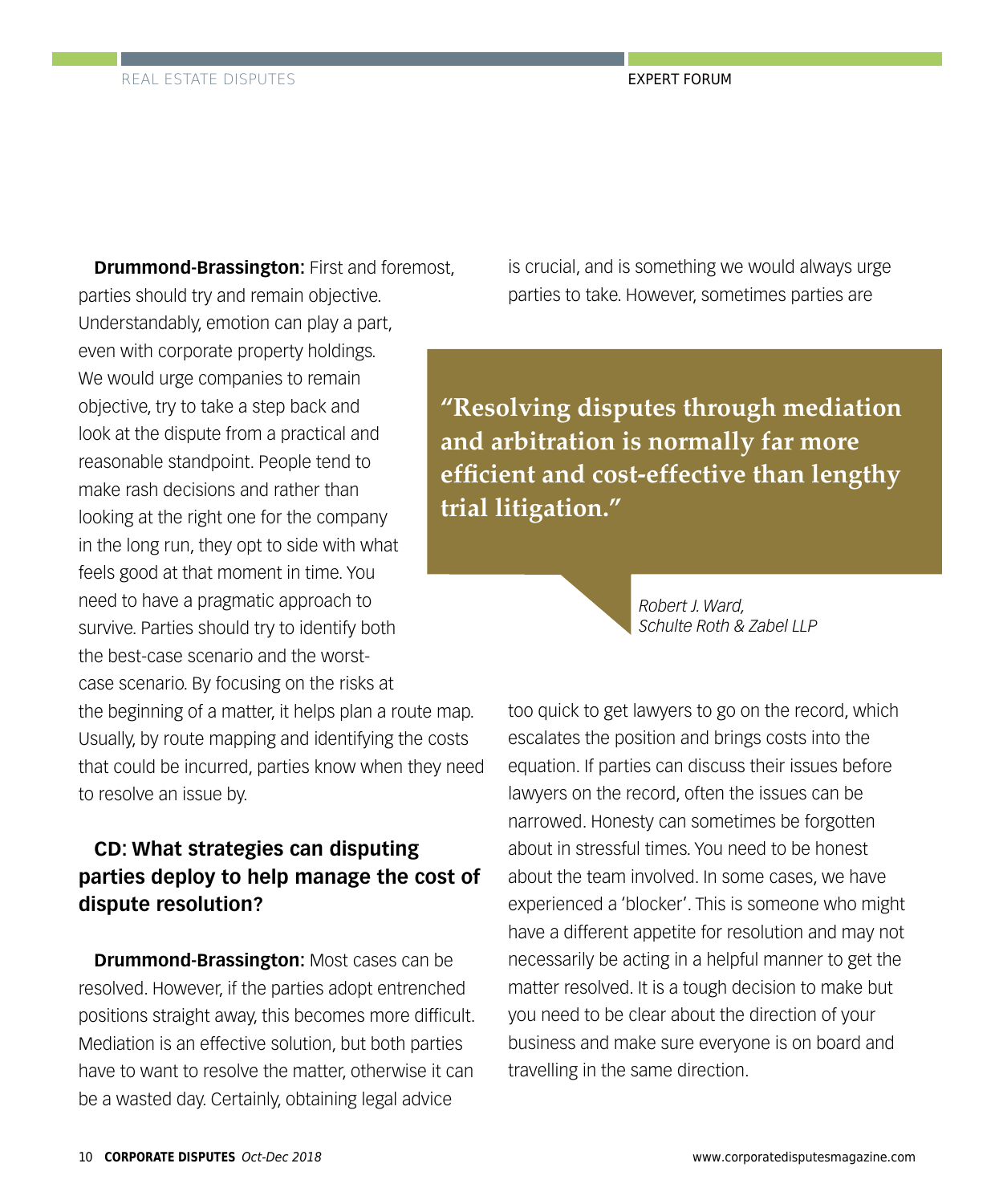**Ward:** Of course, resolving disputes through mediation and arbitration is normally far more efficient and cost-effective than lengthy trial litigation. Another strategy for managing the cost of dispute resolution is to include a fee-shifting provision in operative contracts. This has proven effective in preventing would-be litigants from filing weak lawsuits.

**Simpson:** Parties should refer specifically to any dispute resolution clause in the contract or lease. It may contain mechanisms for resolution which are appropriate to the case and cost-effective. Many real estate disputes are technical in nature and may

be better suited to expert determination by, say, a surveyor or quantity surveyor, than to litigation. I would generally advise against all-encompassing expert clauses – legal issues are generally best dealt with by the courts. I have often seen parties get into great difficulties because of arguments about the scope of an expert's jurisdiction. This can result in parallel proceedings in court and before an expert, which invariably means more, not less, cost. In the worst case, I have seen it lead to disaster for an unwitting party with an unexpectedly conflicting outcome, as was the case for Woodford in *Woodford Land Limited v Persimmon Homes Limited* (2011). Although there are traps for the unwary, expert determination can, in appropriate

cases, lead to a quick and cost-effective outcome which, being confidential, can also spare blushes and help maintain relationships. Where litigation is required, there are always opportunities for parties to manage cost.

**CD: In your opinion, how important is it for parties to ensure they have effective policies and strategies in place to manage and resolve potential sources of real estate-related conflict, before they become matters of dispute? How might they achieve this?**

**"Mediation is an effective solution, but both parties have to want to resolve the matter, otherwise it can be a wasted day."**

> *Danielle Drummond-Brassington, CMS Cameron McKenna Nabarro Olswang LLP*

**Drummond-Brassington: It is hugely important** for parties to have policies in place. Parties should make sure, wherever possible, that they take a sensible and forward-looking approach to all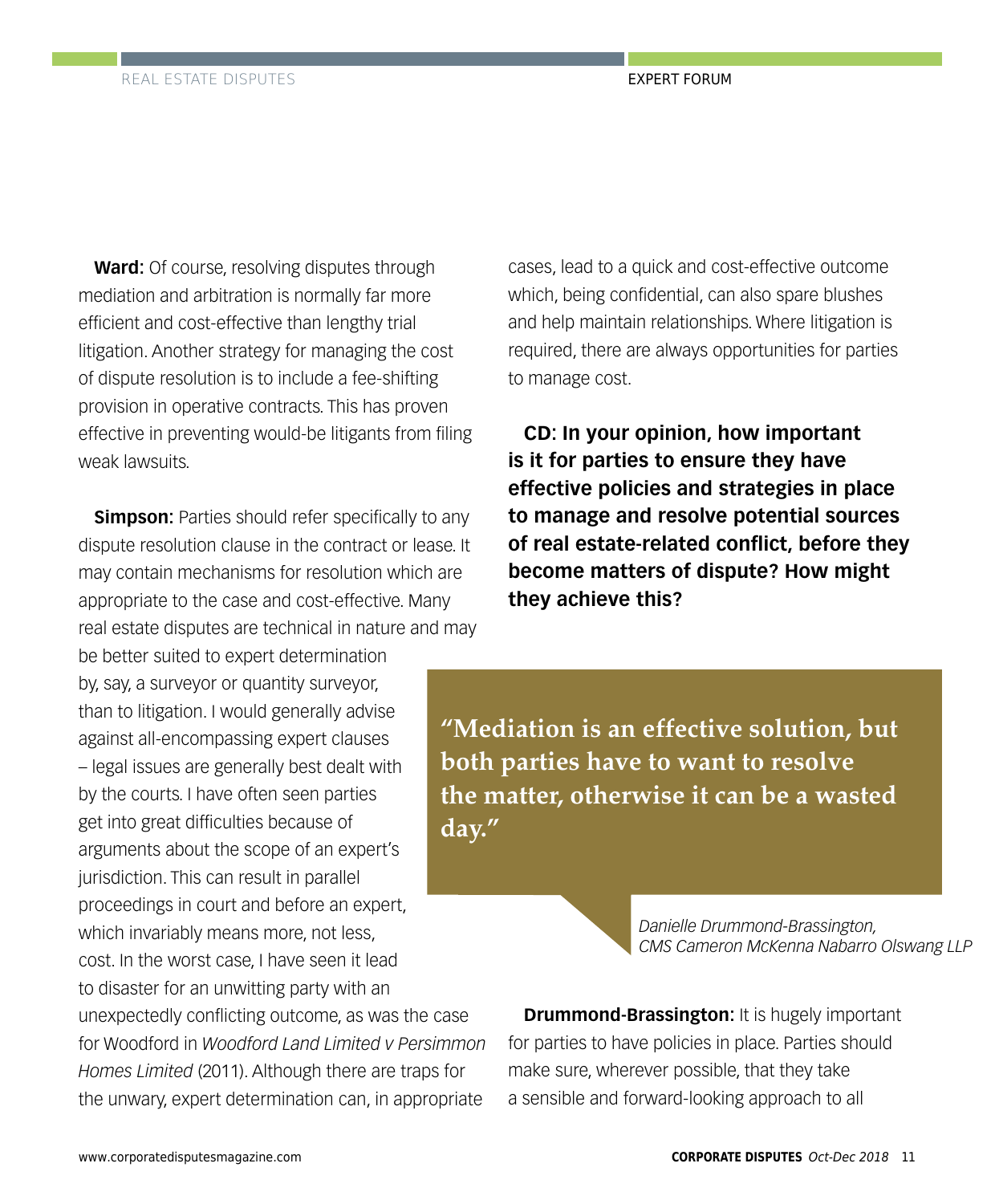disputes. The right advice may not always be what you would like to hear, but you need to trust the parties around you to have your best interests in mind to resolve the dispute as cost-efficiently and quickly as possible. Real estate litigation is different to other types of litigation. Often parties can be embroiled in a dispute while still tied together in an arrangement, for example a lease or development agreement. It cannot be all-out war; parties must keep their relationships in mind. There is no point litigating at the expense of the relationship if you have another 10 years locked in together.

**Simpson:** Active contract management is vital, as is managing longer-term relationships in a cooperative way. All too often, contracts are only considered after a dispute has arisen, which can be too late. Getting contracts right in the first place, and keeping staff up-to-date with changes in law and practice, is also paramount. In relation to overage provisions – formulas for calculating valuations, technical specifications and the like – worked examples within the contract can go a long way toward mitigating against future disputes. Suitably worded recitals can minimise the potential for interpretation, intention and construction disputes.

**CD: Do you expect to see an increase in real estate disputes over the coming months and years? What trends do you predict will define this space?**

**Simpson:** Given the value and complexity of real estate deals there will always be plenty of scope for disputes. I am seeing as many disputes now – and often as hard fought – as there were in the years immediately following Lehmans. Often, the issues are similar, even if the reasons for pursuing them are not. In difficult times parties often litigate because they have to; in better markets, parties can see value and opportunity and they have the cashflow to fund claims. I anticipate that development and contractual disputes will increase as clients continue to progress as many sites as possible against the backdrop of the UK's housing shortage. As market and economic circumstances change – not least with Brexit uncertainty on the horizon – I expect to see contractual terminations and renegotiations. Parties will look to extract maximum value from deals and to extricate themselves from marginal sites which no longer appear viable. Retail sector challenges, combined with a potential adjustment in the property market, are also likely to result in arrears and possession claims, professional negligence, including overvaluation, claims, Iease break service of notices disputes and dilapidations, service charge and rent review disputes.

**Ward:** There is always a boom and bust aspect to real estate litigation. We may see an increase in the near future. Interest rates are going up, which could have a constraining effect on the commercial real estate market. Additionally, tax changes from the